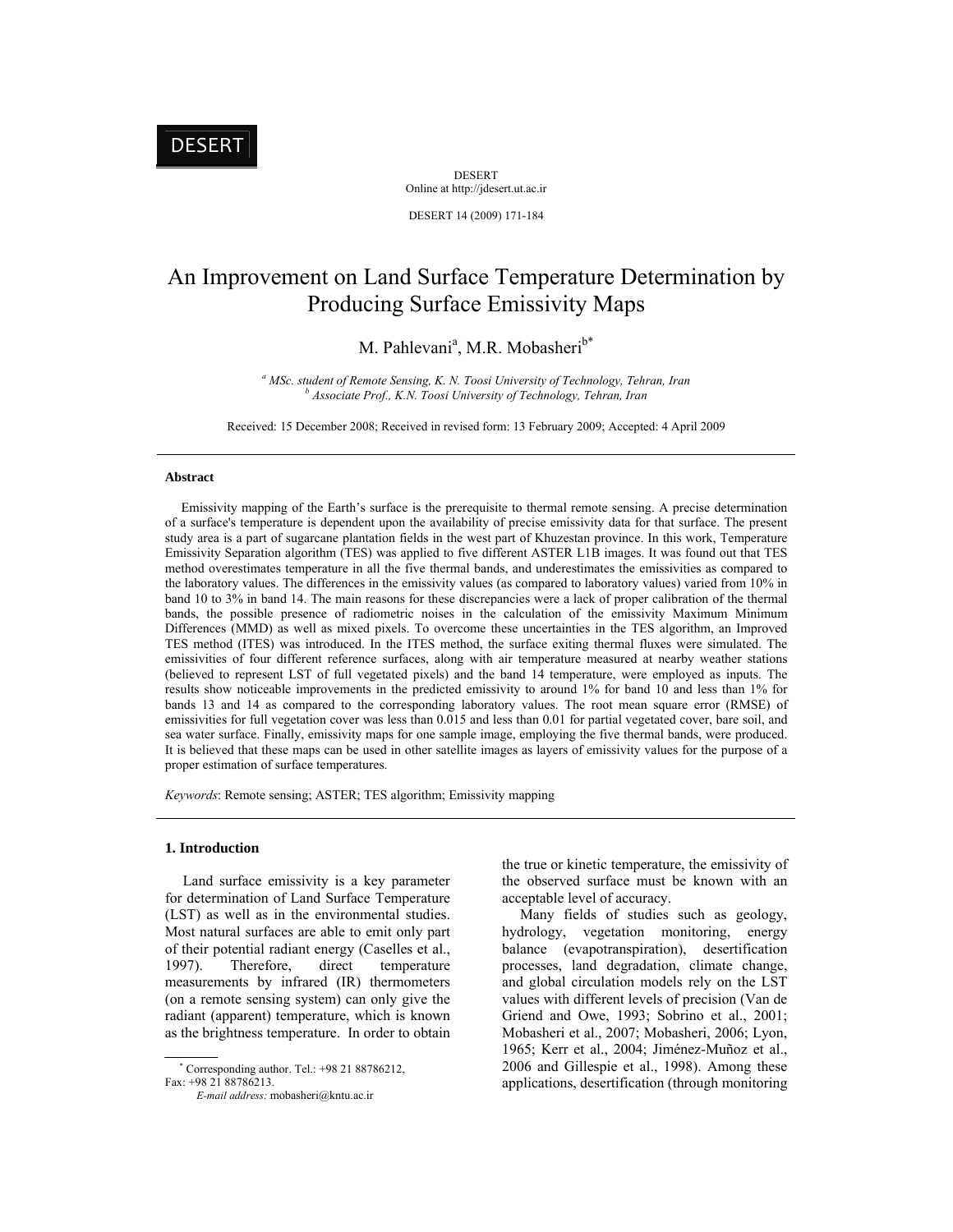vegetation water stresses and evapotranspiration) and land degradation process monitoring in a region are the most challenging topics that deserve special attention. Due to the fact that the spectral behavior of bare soils and desert land surfaces in thermal portion of the electromagnetic spectrum, are not changing within short lapses of time, any emissivity maps produced for these regions may persist for long and could be used for precise LST determination in these regions.

 In order to retrieve accurate LST values from remote sensing or satellite data, the image must be accurately corrected for the emissivity of the surface of interest, as well as for atmospheric effects. Since 1970s, several techniques to perform these corrections have been published, with most of them applied to thermal data acquired at wavelengths between 8 and 14 μm. Different approaches have been used for retrieving LST and emissivity (Becker and Li, 1995; Dash et al., 2002; Kerr et al., 2004; Sobrino and Raissouni, 2000; Sobrino et al., 2001). Along with atmospheric and emissivity corrections, angular effects must also be corrected for, particularly for off-nadir views. The problem of angular effects on atmospheric parameters has been to a large extent solved, since radiative transfer codes like MODTRAN (Abreu and Anderson, 1996; Berk et al., 1999) allow the estimation of these parameters depending on the observation angle. However, the angular variation of land surface emissivity is not a well-known problem, especially for bare surfaces of soil and rocks. In general, an uncertainty in the emissivity of about 0.01 leads to an error in the LST estimate of about 0.75 K for a fixed amount of radiant flux density at 300K (Mobasheri, 2006).

 Emissivities are also important because they may be diagnostic of composition, especially for silicate minerals. Emissivity is thus important for studies of soil development and erosion and for estimating the amounts and changes in sparse vegetation cover, in addition to bedrock mapping and resource exploration (Gillespie et al., 1998). Direct measurements of emissivity of the ground surface are difficult, time consuming, and expensive. On the other hand, simultaneous determination of LST and emissivity is not possible even if the signal has been corrected for atmospheric effects, because measurements in *n* spectral bands of the thermal region leads to *n* equations that are always less than the  $n+1$  unknowns, i.e., *n* spectral band emissivity values plus one LST value. This difficulty can be addressed by using the functional relationship between vegetation index and radiometric surface temperatures. With vegetation indices such as the Normalized Difference Vegetation Index (NDVI), there is potential to relate this index to temperature at the NDVI pixel resolution, which is usually higher than the resolution of the thermal bands.

The governing thermal equation for the radiance reaching the sensor is of the form (Mobasheri, 2006):

$$
L(x_n, y_m, \lambda) = \tau(x_n, y_m, \lambda) \left[ \begin{matrix} \epsilon(x_n, y_m, \lambda) B_{\lambda}(T_{x_n, y_m}) + \\ \rho(x_n, y_m, \lambda) M(x_n, y_m, \lambda) \end{matrix} \right] + S^{\uparrow}(x_n, y_m, \lambda)
$$
(1)

where;

$$
M(x_{_n},y_{_m},\lambda)=S\!\!\downarrow\!(x_{_n},y_{_m},\lambda)\,+\sum_{i=-\infty}^{+\infty}\!\sum_{j=-\infty}^{+\infty}\!\!R(x_{_{n\,+\,i}},y_{_{m\,+\,j}},\lambda)
$$

In which  $x_n$ ,  $y_m$  are the pixel position coordinates in the scene,  $S^{\downarrow}$  is the downwelling directional irradiance, S<sup>↑</sup> the upwelling directional radiance, L is the sensor received directional radiance, and R is the radiance emitted by the adjacent pixels, (all in W  $m^{-2}$  sr<sup>-1</sup>  $μm<sup>-1</sup>$ , ε is the spectral emissivity,  $ρ$  the spectral reflectance, T is the pixel kinetic temperature, and  $\tau$  the atmospheric transmissivity. As can be seen in equation (1), all terms are pixel dependant and may vary from pixel to pixel. This renders a treatment of such equations very difficult.

 Inversion of equation (1) for T and ε has been attempted using deterministic and nondeterministic approaches; the former approaches are applicable to areas for which one or more of the unknowns is known (Labed and Stoll, 1991).

 The task of temperature measurement for scenes such as oceans, snowfields and glaciers, and closed-canopy forests is deterministic (Labed and Stoll, 1991). However, deterministic solutions require that the atmospheric parameters in equation (1) be directly measured, but this is not always feasible.

 Methods such as "split-window" algorithms rely on empirical regressions relating surface radiance measurements to surface temperatures (Mobasheri, 2006). Many attempts have focused on extending the "split-window" technique to land surfaces (Abrams and Hook, ASTER User Handbook). However, they all involve large errors due to the unknown surface emissivity differences. This introduces an even a greater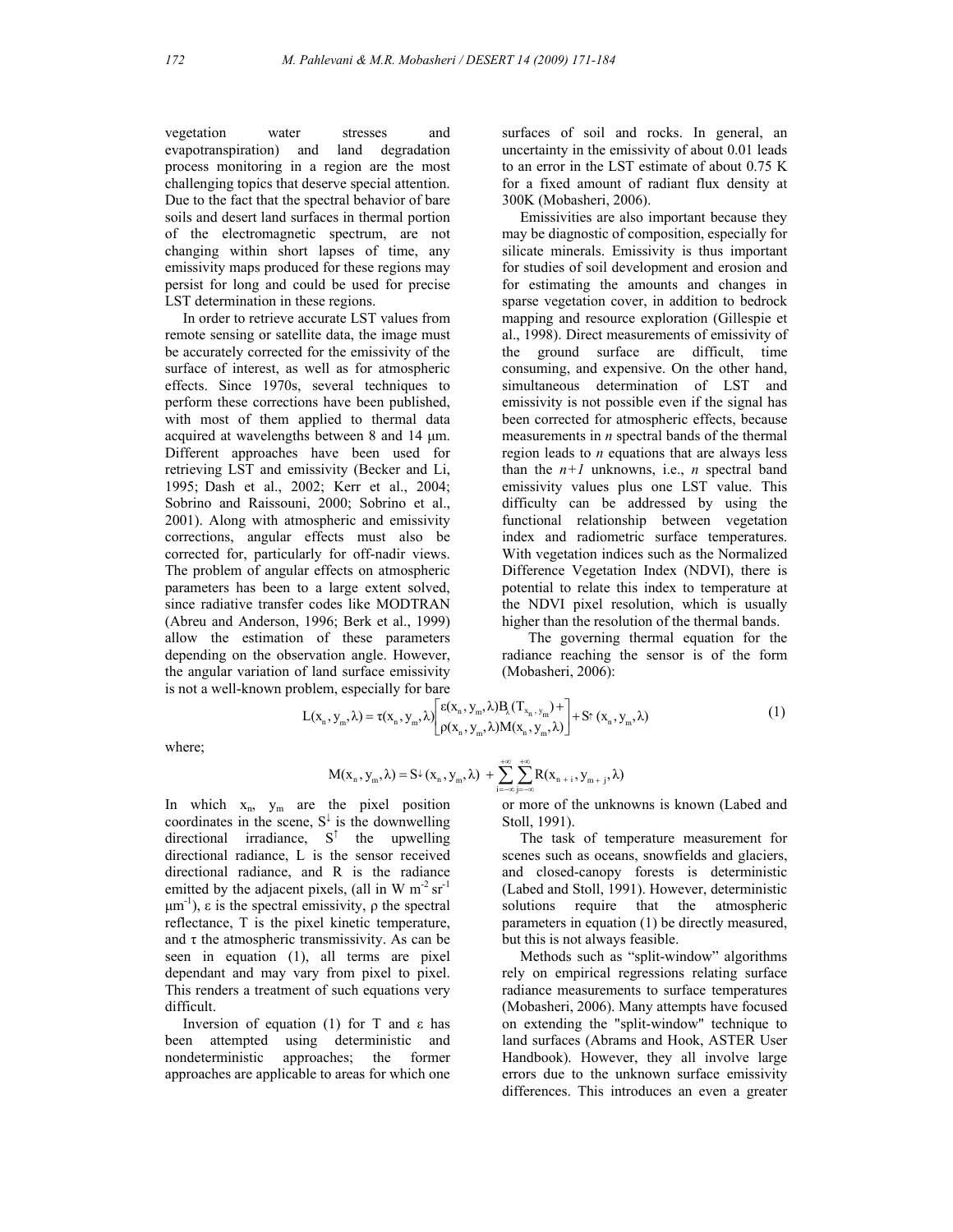source of inaccuracy than the atmospheric effects (Tonooka et al., 2005). In general, land surface emissivities must be accurately measured if accurate kinetic temperatures are to be recovered.

 As mentioned before, most channels measure data in the 8 to 14 μm region. The Advanced Spaceborne Thermal Emission and Reflection Radiometer (ASTER) was launched on the first of NASA's Earth Observing System polarorbiting spacecrafts, EOS-1. This sensor consists of fourteen channels, five of which are devoted to the thermal-infrared (TIR) region of the spectrum from 8 to 14μm (Table 1) for the purpose of land-surface "kinetic" temperatures and emissivities retrieval, especially where none of these parameters are known as a priori. Because of their high spatial resolution (90 m), ASTER *T* and *ε* data can be verified through field experiments and to some extent by spectral libraries if pure pixels can be identified.

 In order to equalize the number of unknowns and measurements so that the set of Planck equations for the measured thermal radiances can be inverted to temperature and emissivities, a Temperature and Emissivity Separation (TES) algorithm is developed. This algorithm relies on an empirical relationship between spectral contrast and minimum emissivity determined from laboratory and field emissivity spectra. It is designed to produce the surface temperature in one band and emissivity in 5 bands.

|  |  | Table 1: Characteristics of the ASTER Thermal Channels |  |  |  |  |
|--|--|--------------------------------------------------------|--|--|--|--|
|--|--|--------------------------------------------------------|--|--|--|--|

| Channel no. | Bandpass $(m)(\mu m)$ |
|-------------|-----------------------|
| 10          | 8.125-8.475           |
| 11          | 8.475-8.825           |
| 12          | 8.925-9.275           |
| 13          | 10.25-10.95           |
| 14          | 10.95-11.65           |

 Surface temperatures are independent of wavelength and can be retrieved using even one single band radiance data, provided that the emissivity of the observed surface in that band is known. Except for land cover types such as water, vegetation, and snow or ice, however, the emissivity of the land surfaces are not known a priori, and must be determined to an acceptable degree of accuracy.

 In the TES algorithm, the additional data comes from a regression between minimum emissivity and their spectral contrast with laboratory spectra. For this, at least three to four spectral bands are required to measure the contrast in the images. Therefore, it is necessary to have multispectral measurements to determine land surface temperatures. Gillespie et al. (1998) claimed that the ASTER's estimated

temperature accuracy at 300K is 1K, and 3K at 240K. However, the ASTER instrument team compensate all measurements for the atmospheric transmissivity and path radiance both of which are determined independently (Sobrino et al., 2005), and report values for downwelling sky irradiance. So it might be possible to calculate accurate values of T and ε.

 In regions where the spectral contrast is low, such as vegetated areas, the emissivity can be retrieved through the NDVI index (Jiménez-Muñoz et al., 2006). This index can be calculated using channels 2 (red) and 3 (near IR) of ASTER, which are not within the thermal region of the spectrum. In this work, the capability of the TES algorithm to estimate surface emissivity is assessed using emissivity values calculated by NDVI as well as through library values.

## **2. Study Area**

 The study area is a part of the Amirkabir and Dea`bal-Khazaie sugarcane sites located in the north-west of Persian Gulf some 25 kilometers south of Ahvaz in Khuzestan province, Iran. The field is located in UTM Zone 38, between 30º50'N and 31º30'N latitude and 47º35'E and 48º30'E longitude (Fig. 1). The selection of this area was based on the availability of the field data required in this research as well as the existence of bare soil, vegetated cover and water surfaces in the very same scene. Of course once the methodology approved, the method can be applied to the desert regions as well.

## **3. Data Collection and Image Processing**

 The required standard Level 1-B Terra/ASTER images for the period 2004 to 2005, that covers different sugarcane growing seasons, were supplied. To ensure the quality of the satellite images, analysis of the weather conditions was carried out. Subsets of the satellite images for different times were produced. The images were corrected for atmospheric effects using the ATCOR-2 program. Input data for this program were the altitude above sea level, pixel size, date and time of image acquisition, calibration file, weather parameters such as humidity and visibility, sun azimuth, latitude, and longitude. In addition, geometrical correction was done by rotating the image by an angle given in the image's header [Aster User Handbook Version 2]. Maps at 1:25000 scale were used in the image geo-referencing control process. Some 20 frames of ASTER images were investigated, 5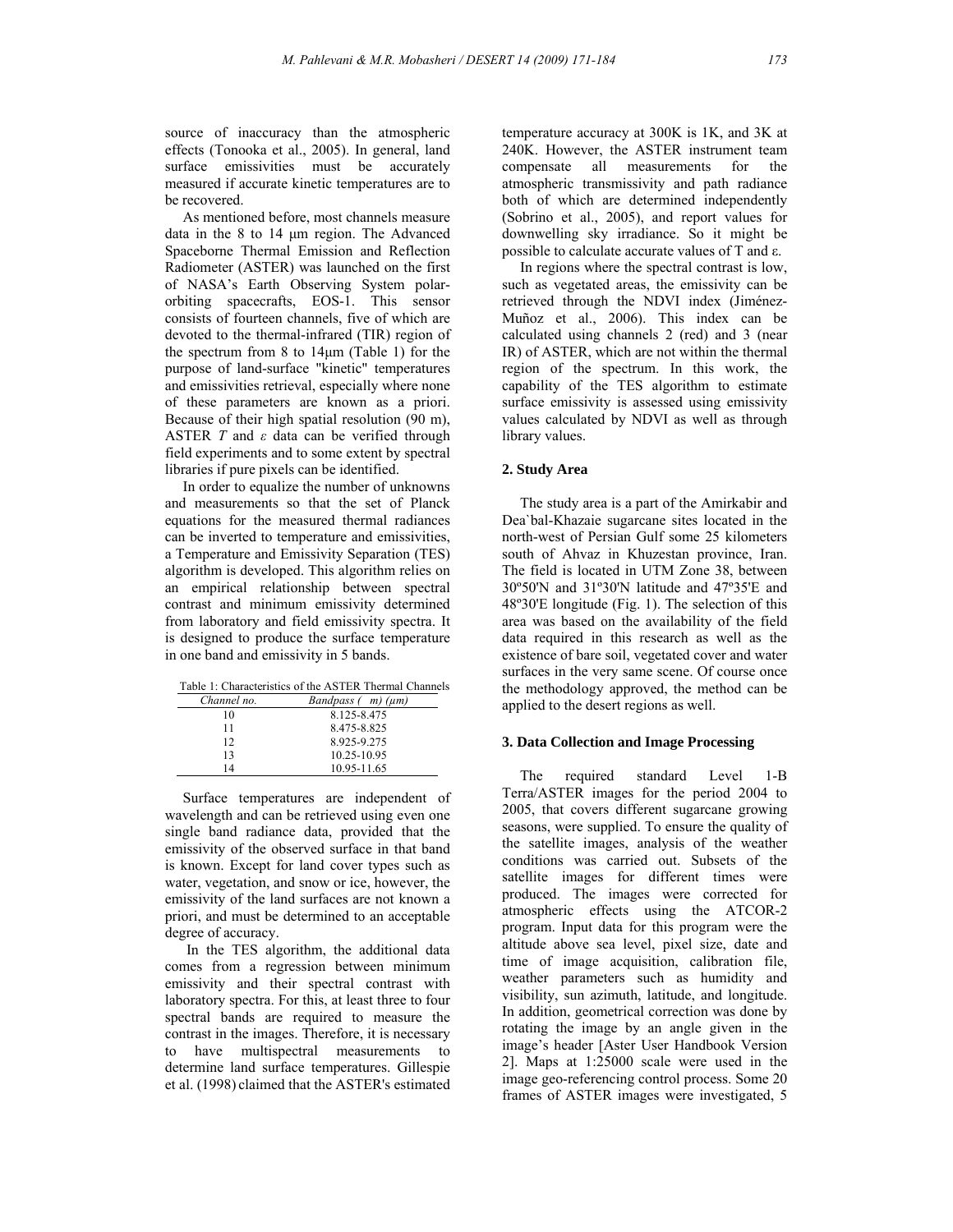frames suitable for the study region being selected. The acquisition dates of these images

are shown in Table 2.



Fig. 1. Location of the study area in a sample image

 Table 2. Some characteristics of the images used in this study

| Image No. | <b>Acquisition Date</b> |
|-----------|-------------------------|
|           | Jun 9,04                |
|           | Jul 27, 04              |
|           | Aug 5, 04               |
|           | Sep 6, 04               |
|           | Sep 9, 05               |

 The availability of simultaneous field data and satellite images, along with the weather parameters collected from synoptic stations as well as the presence of vast homogeneous vegetated areas, made the study region suitable for the research.

### **4. Methodology**

 Following corrections and preprocessing stages, several reference vegetation covers were selected by imposing threshold values on the NDVI. The emissivities of these reference surfaces were evaluated by applying TES algorithm. These values were compared with those calculated using the NDVI method and those obtained from laboratory. Then the radiance flux densities were simulated and compared with those received through the sensors (after being corrected for atmospheric effects) and a linear regression between the two in each band were fit. Using these corrected radiance values, the TES algorithm was run again, where the resulting emissivities showed better agreement with those from the NDVI method and these from the spectral libraries.

 One of the main problems in the assessment of remote sensing data compared to field data is the difference in the spatial scale of the two measurements. While field radiometric measurements have a representative scale of 1

m<sup>2</sup>, the pixel area of ASTER is of the order of 8100 m<sup>2</sup>. Comparisons between these two measurements are valid only when the test area (from the temperature and emissivity point of view) is homogeneous. Water surfaces, bare soils, dry lagoons, and dense vegetation canopies are example samples of these test areas, and can be used for testing the satellite thermal data (Tonooka et al., 2005). However, the variation of the emissivity of green vegetation in different parts of the thermal spectral region is minimal (Salisbury et al., 1988).

 Many studies regarding water masses and sugarcane canopies have been conducted (Tonooka et al., 2005; Mobasheri, 2008; Mobasheri et al., 2007; Alesheikh et al., 2007).

 The present study introduces an Improvement to TES algorithm (ITES) which is functional under any conditions. The presently used methods of emissivity estimation are initially critically reviewed. These are the TES algorithm and the NDVI method.

# *4.1. Temperature and Emissivity Separation Algorithm*

 The TES (Temperature and Emissivity Separation) is a method for the estimation of land surface emissivity  $\varepsilon_i$  and temperature T using ASTER land-emitted thermal radiation and down-welling atmospheric irradiances (Gillespie et al., 1998). The method is based on the radiative transfer equation applied to the thermal radiance  $L_i$  emanating from the surface (Jiménez-Muñoz et al., 2006):

$$
\dot{\mathbf{L}}\mathbf{i} = \varepsilon_i \mathbf{B}_i(\mathbf{T}_s) + \pi^{-1} (1 - \varepsilon_i) \mathbf{L}_i^{\text{atm}\downarrow} \tag{2}
$$

where  $B_i$  is the Plank function for radiation flux density emanating from a Lambertian surface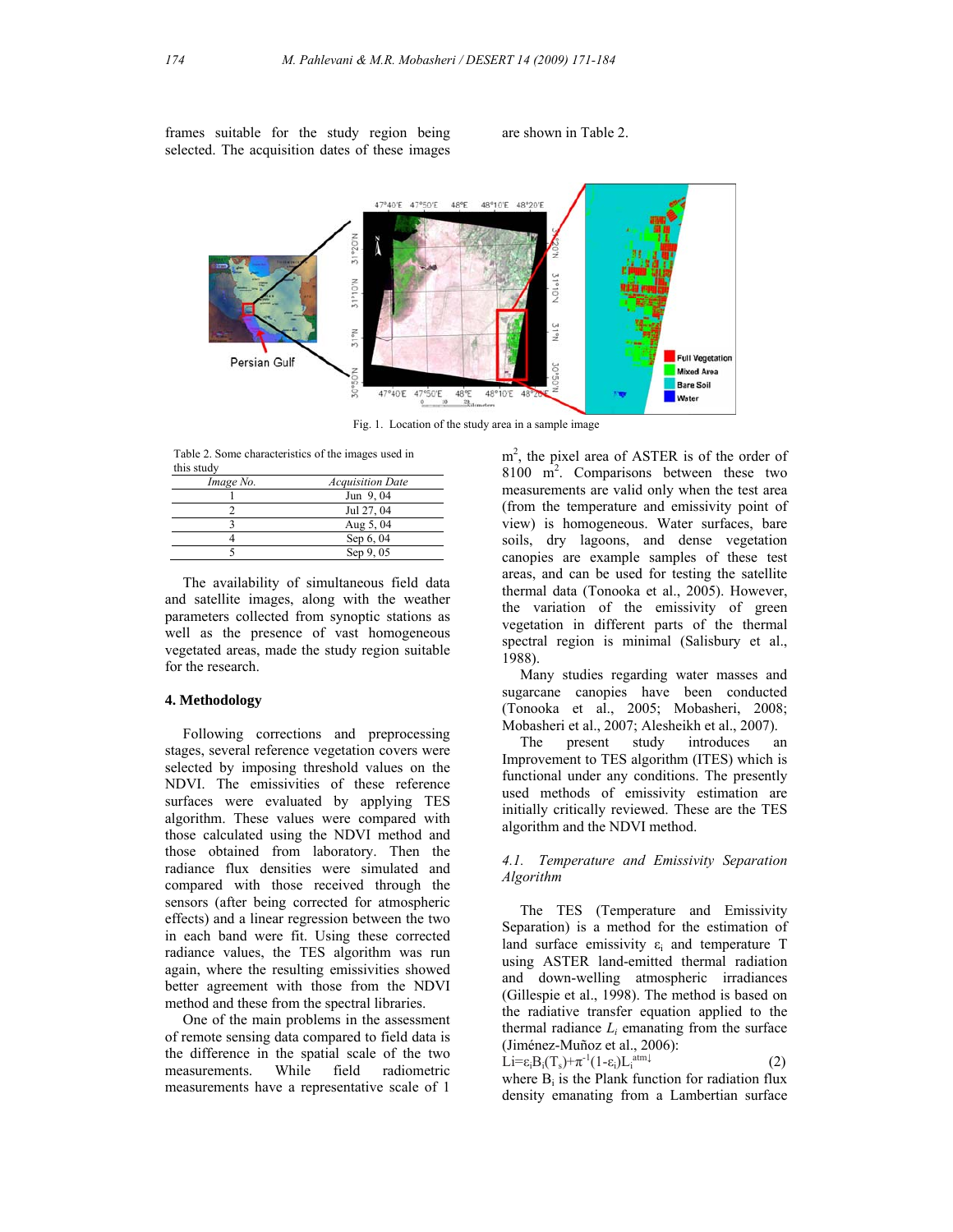with temperature  $T_s$  toward the sensor in a unit solid angle,  $\pi^{-1}(1-\epsilon_i)$ . L<sub>i</sub><sup>atm $\downarrow$ </sup> is the reflected downward sky thermal radiance from the surface in a unit solid angle toward the satellite sensor. What we receive at the sensor in channel  $i$  ( $L^{i}$ <sub>sen</sub>) would then be:

$$
L_{sen}^{i} = \tau_i L_i + L_i^{atm \uparrow}
$$
 (3)

where  $\tau_i$  is the band atmospheric transmittance and  $L_i^{atm\downarrow}$  the atmospheric path radiance towards the sensor.

 Using a proper atmospheric correction such as ATCOR2 or ISAC along with the atmospheric local parameters, one can extract Li from equation (3) for each of the ASTER thermal channels. To solve Eq. (2) using data from five ASTER channels, one faces at least 6 unknowns: five radiation fluxes in five spectral bands and one surface temperature  $T_s$ . Thus, it is necessary to introduce one independent measurement. ASTER uses a semi-empirical relation between the minimum emissivity and spectral contrast (Maximum–Minimum Difference, MMD) determined from laboratory spectra.

Assuming  $L_i$  and  $L_i^{\text{atm}\downarrow}$  as the input data and introducing an initial value for the emissivity in each band, five different values for the land surface temperature will be obtained, where the maximum value will be selected as  $T_s$ . This value can be introduced again in Eq. (2) to obtain the emissivity values for the ASTER thermal bands. This procedure can be repeated iteratively until convergence between these values occurs. This iterative procedure is called the NEM (Normalized Emissivity Method). In fact, equation (2) calculates 5 temperatures that are expected to be the same, but in practice, some differences do exist. These differences must be smaller than the noise equivalent temperature (NE $\Delta$ T), which is about  $\pm$  0.3 K for the ASTER sensor (Abrams and Hook, ASTER User Handbook).

 However, the accuracy of this method is limited. In order to obtain more accurate emissivity values, two other modules were deployed. These are the RATIO and the MMD (Maximum–Minimum Difference) modules. In the RATIO module, the ratio of NEM emissivity to the average value  $(\beta_i)$  was calculated, and in the MMD module the final values for the emissivity were obtained using the following expression:

$$
\varepsilon_{j} = \beta_{j} \left( \frac{\varepsilon_{\min}}{\min(\beta_{j})} \right) \tag{4}
$$

where  $\varepsilon_{\min}$  is the minimum emissivity that can be obtained from the following empirical relationship (Gillespie et al., 1998):

$$
\varepsilon_{\min} = 0.994 - 0.687 \times \text{MMD}^{0.737} \tag{5}
$$

where MMD is the spectral contrast calculated as:

 $MMD = \max(\beta_i) - \min(\beta_i)$  . (6)

 The TES algorithm is capable of recovering surface emissivities within about 0.015 and surface temperatures within about 1.5K (Gillespie et al., 1998). However, for surfaces with low spectral contrast (MMD<0.03), the results are not convincing. In these cases, the TES algorithm sets  $\varepsilon_{\min}$  to 0.983, a value that is appropriate for water and vegetation canopies (Gillespie et al., 1998).

 Although this threshold value for MMD improves computations of temperatures for targets with low MMD, the case is problematic for targets with emissivities close to the threshold value (0.03). This can occur at transitions ranging from vegetation to soil.

## *4.2. NDVI Method of Land Surface Emissivity Determination*

 Because of uncertainties involved with the TES algorithm, the surface emissivity was calculated by another method independent of the thermal data. For this, different approaches based on NDVI values have been introduced most of which are based on the following simplified equation for homogeneous and flat surfaces (Sobrino and Raissouni, 2000; Lyon, 1965; Valor and Caselles 1996):

$$
\varepsilon_{i} = \varepsilon_{vi} P_{v} + \varepsilon_{si} (1 - P_{v}) + C_{i}
$$
 (7)

where  $\varepsilon_{vi}$  and  $\varepsilon_{si}$  are the band emissivity values for vegetation and for bare soil, respectively, and  $P_v$  the fractional vegetation cover.  $C_i$  is a term for empty spaces within the canopy and depends on the canopy internal reflectance, canopy structure and geometry. For a homogeneous field with a known soil composition, Ci can be set to zero (Sobrino et al., 2001) as is the case in this work.  $P_v$  can be obtained from NDVI values according to (Valor and Caselles 1996):

$$
P_v = \left(\frac{NDVI - NDVI_s}{NDVI_v - NDVI_s}\right)^2\tag{8}
$$

where  $NDVI<sub>v</sub>$  and  $NDVI<sub>s</sub>$  are the NDVI values of full vegetation cover  $(P_v=1)$  and bare soil  $(P_v=0)$ , respectively, which can be obtained from the NDVI histogram. In those pixels with  $NDVI \leq NDVI_s$ ,  $P_v$  will be set to zero, whereas for those pixels with  $NDVI > NDVI$ <sub>v</sub> the  $P_v$  will be set to 1.

 The critical issue in Eq. (7) is the selection of the soil emissivities. The results of Eq. (8) are accurate enough to retrieve surface emissivities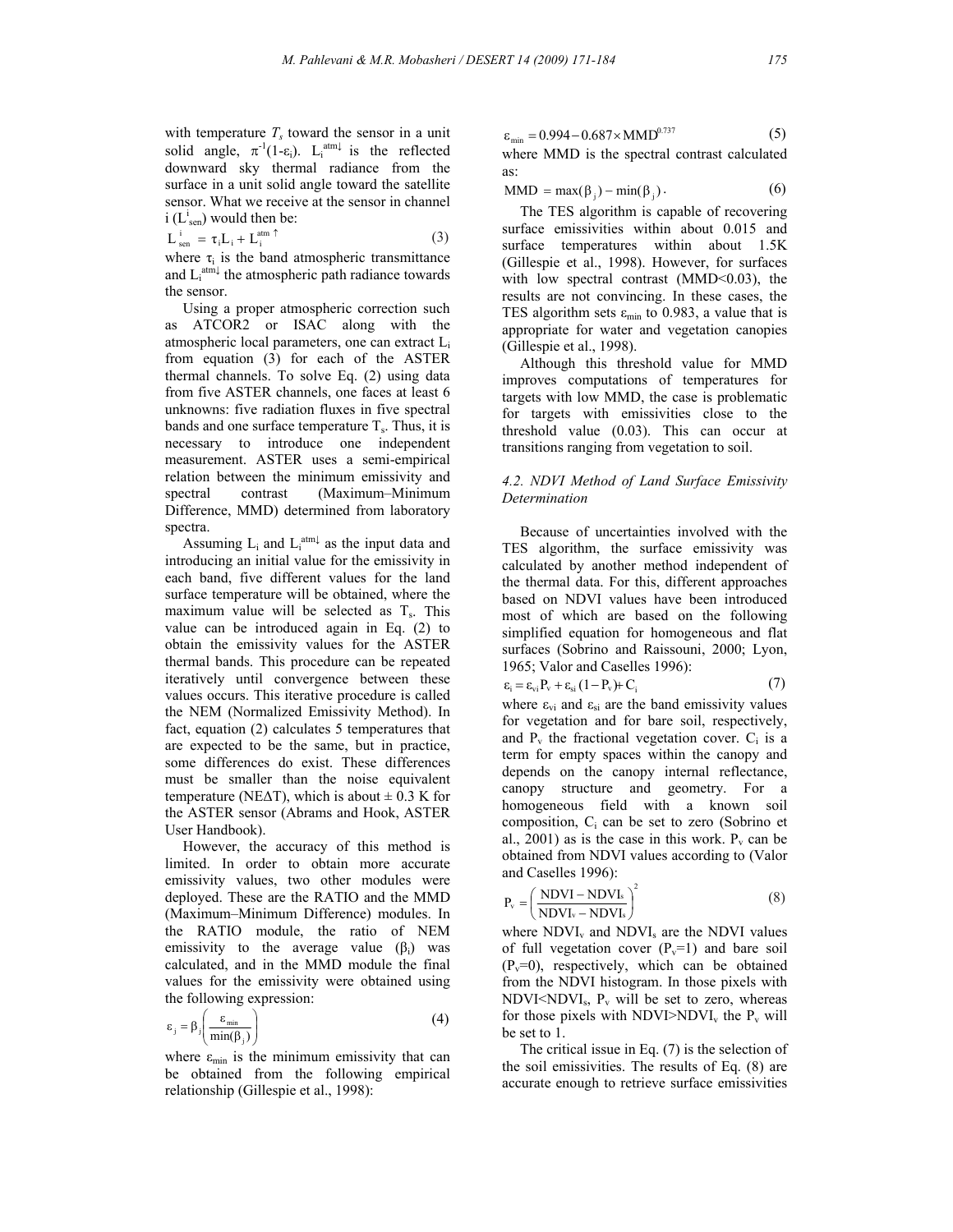from Eq. (7) (Abreu and Anderson, 1996). The NDVI index can be obtained using ASTER reflectance in bands 2 (RED) and 3 (NIR) through the following equation:

 $NDVI = \frac{NIR - RED}{NIR + RED}$  $NDVI = \frac{NIR - RED}{I}$  (9)

 The NDVI method data when compared with the field measured data shows a RMSE of less than 0.005 for full vegetated pixels and a RMSE of about 0.015 for bare soil (Tonooka et al., 2005; Van de Griend and Owe, 1993). Thus, emissivity values retrieved, using the NDVI method are comparable to the actual ones at an acceptable level of accuracy. Selection of soil emissivity in equation (7) is an important task which depends upon reconnaissance of the soil composition in the region of interest. The ASTER spectral library (http://speclib.jpl.nasa.gov) contains 52 soil classes. The extracted reflectance data for bands 10 to 14  $(8.3-11.3\mu m)$  along with Kirshohf's law of  $\varepsilon_i=1-\rho_i$  ( $\varepsilon_i$  and  $\rho_i$  are emissivity and reflectance in band j respectively) were employed for the emissivity calculations.

 According to collected information from the region (Mobasheri, 2008), the soil in the study area stands in the Inceptisol class. The average value of the 7 different soils in this class was used in this research. Highly vegetated cover behaves like a blackbody, and a constant value of  $\varepsilon_v$ <sub>i</sub>=0.99 is applied for the emissivities in all ASTER thermal channels for full vegetated pixels in the study area (Mobasheri, 2006).

 Based on the NDVI method, different surface covers, such as bare soil, sparsely vegetated areas, full vegetation cover, and water surfaces, can be differentiated (Valor and Caselles, 1996). The method of differentiation is the definition of some thresholds, i.e., NDVI<0.2 for soil,  $0.2 \leq NDVI \leq 0.5$  for sparse vegetated cover, and NDVI>0.5 for full vegetated cover (Sobrino et al., 2005). Based on these, values of  $NDVI_s = 0.2$  for soil and  $NDVI_v$ =0.5 for vegetation are employed in equation (7). Then for pixels with  $NDVI < NDVI<sub>s</sub>$  one has  $P_v=0$ , and for those pixels with NDVI >  $NDVI_v$ ,  $P_v=1$ .

## **5. Results and Discussion**

 Due to the complexities involved in a direct assessment of the emissivities through satellite images (Carlson and Ripley, 1997), a comparison between the satellite data, and the data resulting from the NDVI method and those retrieved from spectral libraries was carried out. Four different land surface covers in the region were selected. These were full sugarcane cover, partly vegetated (different proportions), bare soil, and deep water bodies in the Persian Gulf. In all selected ASTER images, 5 to 10 pixels (90 meters) were selected as sample pixels for the different types of land cover. Generally, these kinds of pixels do not exhibit sensitivity to the wavelength compared to the bare soil and to the partly vegetated surfaces. In addition, the sensitivity of full vegetated areas, emissivity to the viewing angle is low and can be ignored (Sobrino et al., 2005).

 Since the NDVI for full cover pixels is greater than  $0.5$ ,  $P_v$  in equation (7) is taken to be 1. The NDVI takes negative values for water surfaces. Figure (2) shows emissivity values extracted from five ASTER bands for full vegetated cover pixels using TES algorithm and the NDVI methods along with the emissivities of three other vegetation cover types (coniferous, grass and deciduous) extracted from the ASTER spectral library (http://speclib.jpl.nasa.gov) intended for a comparison. Since the emissivity curves from the NDVI method were all of the same nature, only one of them is shown.



Fig. 2. Spectral emissivity calculated from the TES algorithm for five different dates and the NDVI method along with the emissivity curves for three other vegetation cover types

 Figure (2) shows that the emissivity values calculated through NDVI method have a more or less uniform value of 0.99, and its standard deviation for the selected pixels was about zero, while the standard deviation using TES method was around 0.02. Moreover, the difference between the TES and NDVI methods was as high as about 11% in band 10, and as low as  $3\%$ in bands 13 and 14. This could be due to the relation between  $\varepsilon_{\min}$  and MMD (equation 6), where the appearance of an MMD greater than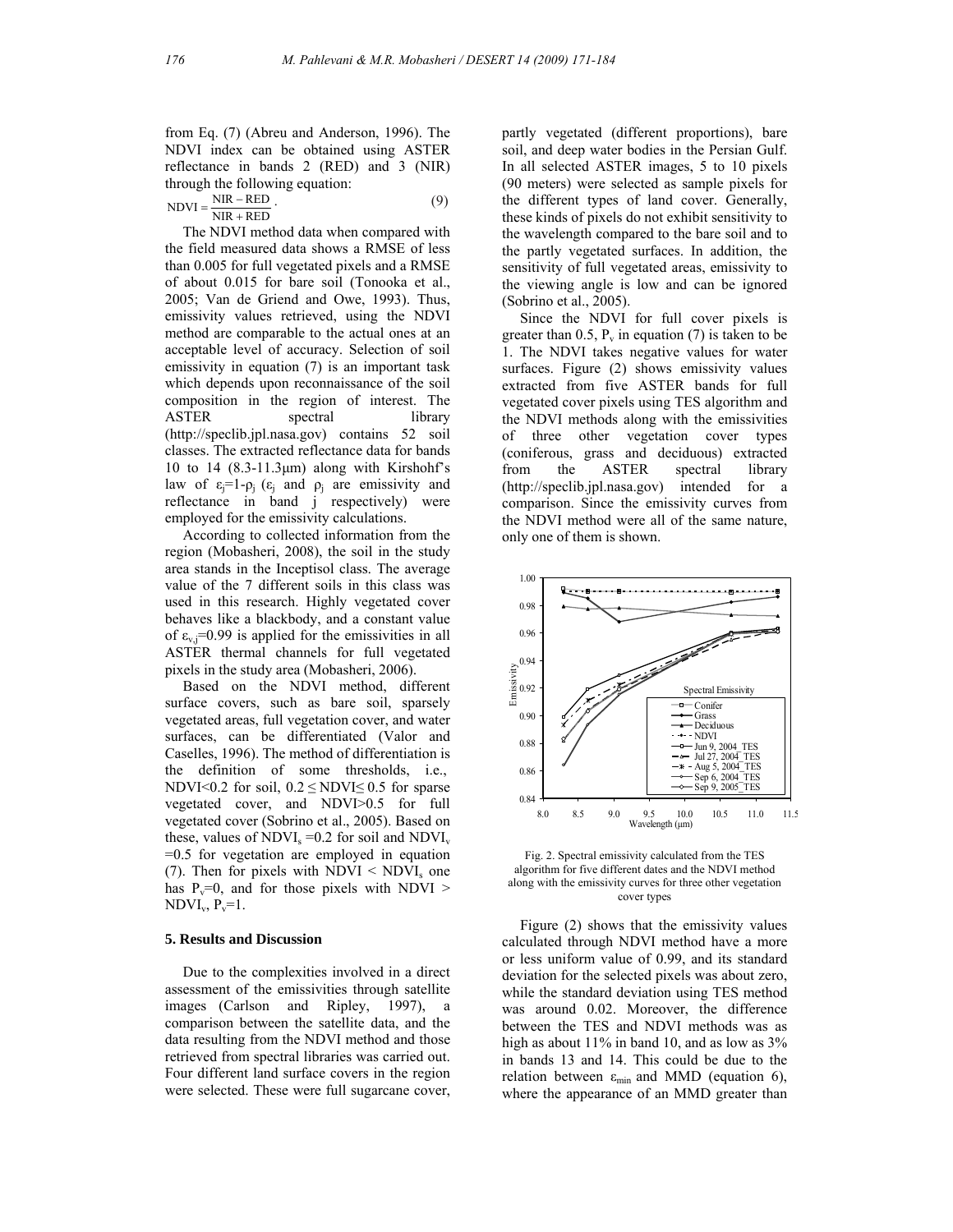0.03 in this region causes the calculation of smaller emissivities than expected. The large difference between the emissivities in bands 10 to 12 for different dates could be due to the atmospheric effects.

 As mentioned before, the TES algorithm is sensitive to spectral contrast while the range of emissivity values and temperature depends on MMD, so incomplete correction of atmospheric effects, especially downward scattered radiation, could effectively reduce the accuracy of the calculated emissivity values (Dash et al., 2002). On the other hand, bands 13 and 14 in the 10 to 12 m region can produce better results as compared to the other 3 thermal bands. This could be due to the reduction of atmospheric absorption in these spectral bands.

 Figure 3 shows the emissivity values for the bare soil pixels produced through TES algorithm, NDVI method, and the ASTER spectral library. The region is a furrow field with an Inceptisol class of soil. The emissivity values calculated using the NDVI method reasonably match those extracted from the spectral library. This is not surprising because when we use equations (8) to calculate  $P_v$ ,  $P_v$ would be zero because NDVI<NDVI<sub>s</sub> for all pixels, and consequently equation (7) gives the library values for the pixel emissivity. The reduction in the emissivity values in band 12 is due to the considerable fluctuation in the spectral emissivity of the Inceptisol class (Figure 3).



Fig. 3. Soil spectral emissivities calculated using different methods for five different ASTER images

 The spectral emissivities calculated from the TES algorithm are more or less the same but smaller than those calculated from NDVI method and those extracted from spectral library curves. The difference is greater for shorter wavelengths i.e. about 10% for band 10, and 1% for bands 13 and 14. This could be due to the relationship between  $\varepsilon_{\min}$  and MMD. However the standard deviation for the TES algorithm was on the order of 0.01.

 For the mixed region of soil and vegetation, where the fraction of vegetation  $P_v$  is less than unity, the emissivity is expected to have values somewhere between soil and vegetation emissivities. The calculated emissivity using the TES algorithm for a  $P_v$  value of 0.5 for different ASTER images are shown in Figure (4). Emissivity calculated through NDVI method is also shown for comparison. Again, since the emissivity curves calculated through NDVI method for different dates were almost the same for each  $P_y$  value (with the standard deviation of less than 0.001) only one curve is shown. Although the emissivity curve calculated through TES is similar to those of bare soil and full vegetation, there are differences between these curves for different  $P_v$  values; the difference ranging from 9% in band 10 to 2% in bands 13 and 14. The standard deviation of the emissivities of the selected pixels (calculated through TES algorithm) was less than 0.01 for  $P_v=0.5$ . This could be due to inhomogeneity of the surface covers in this region. For the NDVI method, the standard deviation was found to be less than 0.001 for this case.

 To analyze the emissivity of water surface calculated by TES algorithm, a region in the Persian Gulf was selected. To be able to compare the calculated emissivities with those obtained from spectral libraries, a region in the deep waters far from the shore was selected. Of course the NDVI method was not used in this case. Figure (5) shows the results of the TES algorithm for five ASTER images along with those collected from spectral libraries for frost water, foamy water, and sea water. In this case, as for full vegetation, the MMD values were higher than 0.03 because of low spectral contrast, and consequently the calculated emissivities were smaller than expected. In the sea water case, the difference between the TES emissivities and the spectral library values were higher in bands 10 to 12 (9%) while lower in bands 13 and 14 (3%).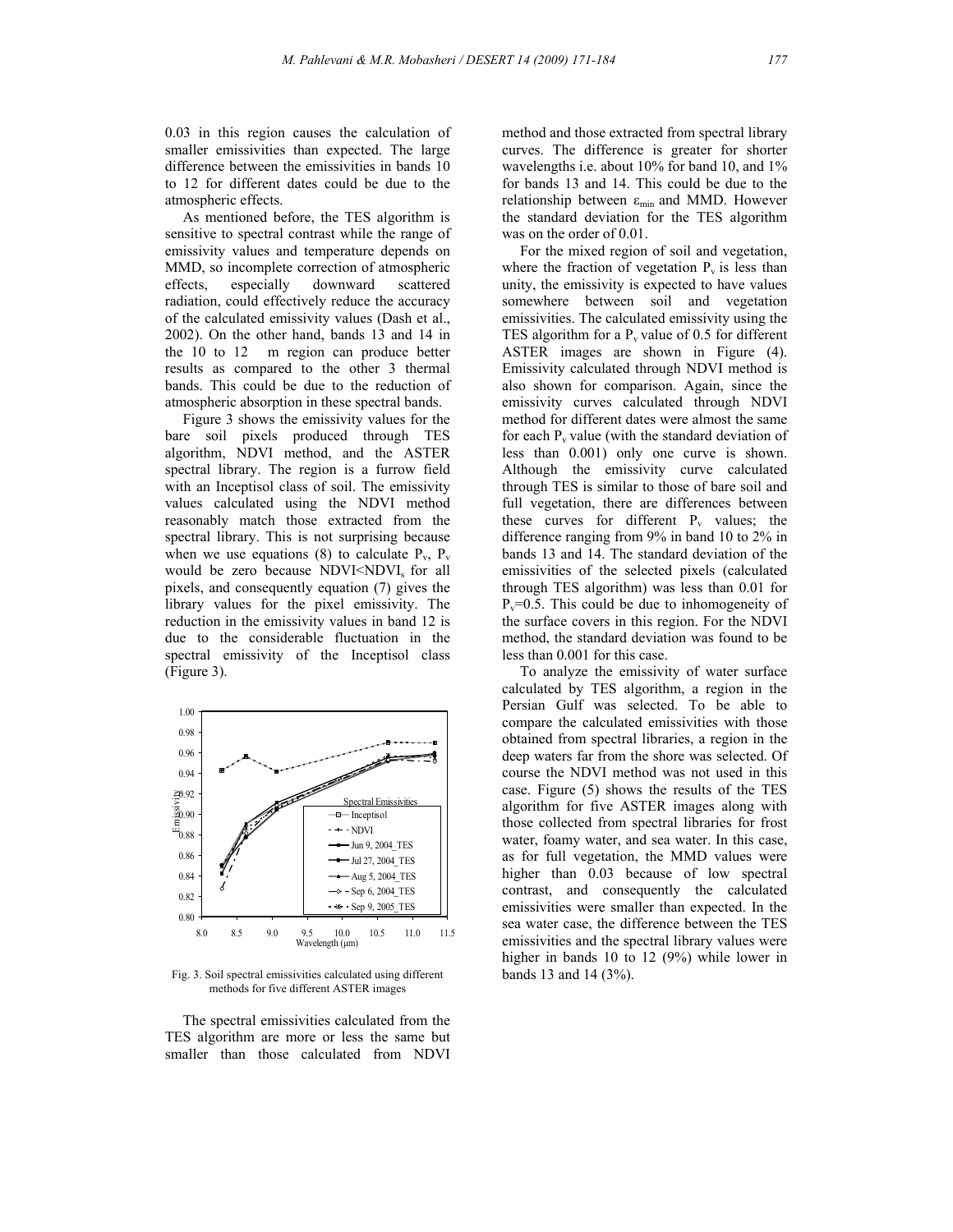

Fig. 4. Spectral emissivity calculated using different methods for  $P_v = 0.5$  for 5 different ASTER images



Fig. 5: Calculated sea water emissivities from the TES algorithm for 5 ASTER images along with the emissivity curves from laboratory values.

## *5.1. Improved TES Algorithm (ITES)*

 The results so far have demonstrated that the TES predicted emissivities do not have an acceptable accuracy and are always smaller than those calculated from the NDVI method and from the laboratory measured values. Generally speaking, this discrepancy comes from thermal band calibration, improper atmospheric corrections, and radiometric noise propagations. These effects are all wavelength dependent and cause inaccuracies in the MMD calculations, especially for surfaces with low spectral contrast. Analysis of each of these sources of error is difficult if not impossible.

 According to the SEBAL algorithm (Carlson and Ripley, 1997), the temperature of a well watered full vegetation canopy can be considered to be the air temperature near the surface. As a result, the temperature in channel 14 for full vegetation can be compared with the air temperature measured at a nearby weather station. Of course, the horizontal gradient of the air temperature is considered to be smaller than the noise involved with the processed image. The temperatures collected from the weather stations at the satellite passing time are compared with those calculated from the TES algorithm (Table 3). It can be seen that the channel 14 temperature is always the closest value to the temperature measured at the weather stations, but always lower.

 However, the band 14 emissivity values are in good agreement with values obtained using the NDVI method and those measured in the laboratory. Thus, the channel 14 TES measured temperature can be used as an initial guess of the true field temperature.

Table 3. TES calculated temperature minus 2 meters height weather temperature measured at nearby weather stations

| <b>Acquisition Date</b> | Ch.10 (°C. | $Ch.II$ (C) | Ch.12 (°C) | Ch.13 (°C) | Ch 14 (°C |
|-------------------------|------------|-------------|------------|------------|-----------|
| Jun 9,04                | $-4.74$    | $-3.65$     | $-2.95$    | $-0.65$    | $-0.40$   |
| Jul 27, 04              | $-7.68$    | $-6.23$     | $-5.44$    | $-3, 34$   | $-2.90$   |
| Aug 5, 04               | $-4.68$    | $-3.76$     | $-3.19$    | $-1.00$    | $-0.62$   |
| Sep 6, 04               | $-6.27$    | -4.71       | $-3.55$    | $-0.97$    | $-0.62$   |
| Sep 9, 05               | $-5.63$    | $-4.59$     | $-3.70$    | $-125$     | -115      |

 The optical depth for July 27 is believed to have been high due to the presence of dust in the region and the resulting low visibility. At this stage, it is tried to develop a model to simulate the thermal spectral flux density received at the sensor using the temperature estimated from channel 14 and the following equation:

$$
L_{j\_Simulated} = \epsilon_j L_j^{BB}(T_{14}), j=10, 11, ..., 14. (10)
$$

 In fact, equation (10) is an equivalent to the first part on the right hand side of equation (2), where the effects of other radiance components such as path radiance and sky reflected radiation are included. Table (4) shows a list of emissivities obtained using the NDVI method and laboratory values used in this simulation. The simulated fluxes calculated from equation (10) were compared with those retrieved from ASTER sensor (after being corrected for atmospheric effects). A linear relationship between the simulated and measured radiances  $(L<sub>i</sub>$  in equation 2) in each spectral band was found.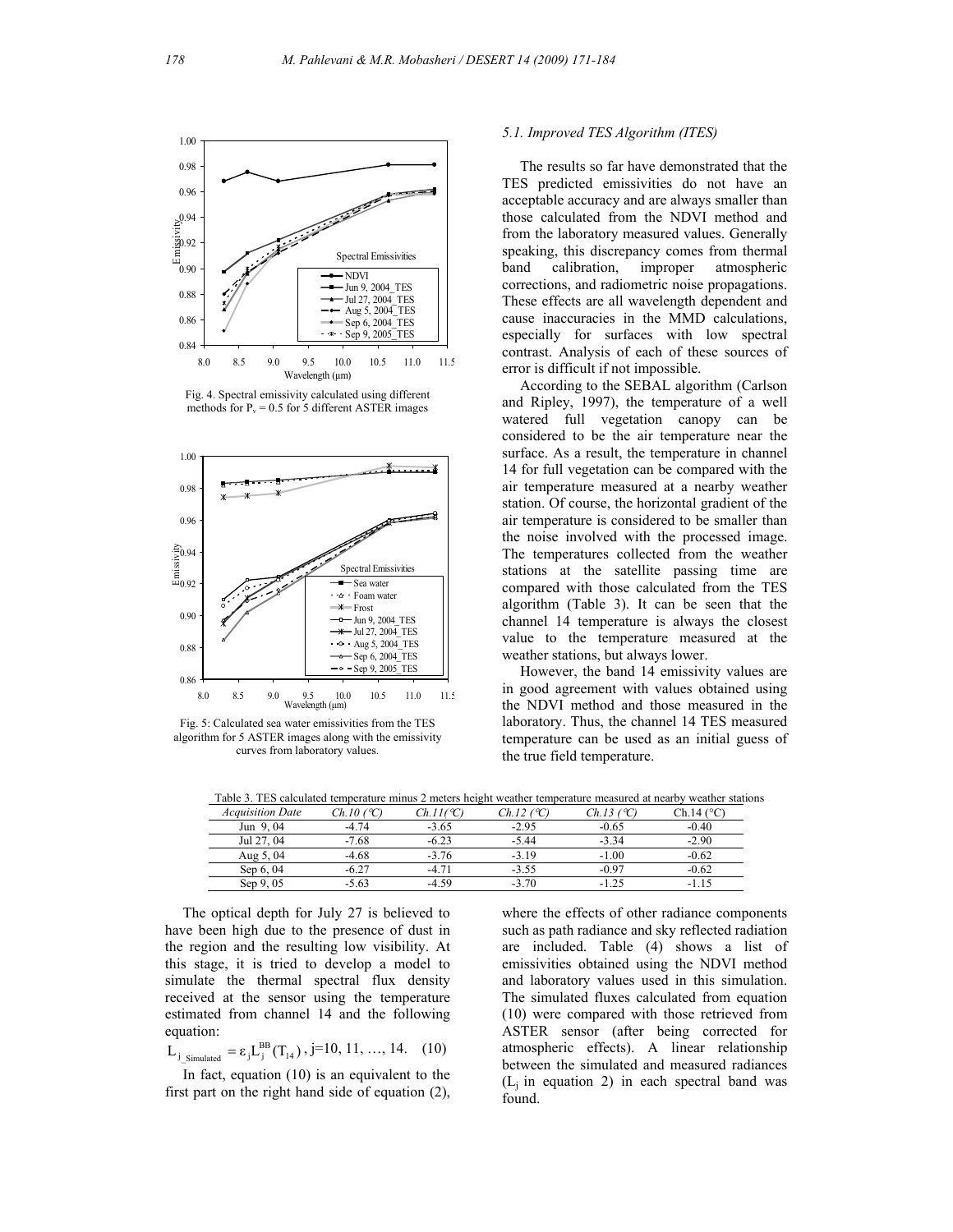Table 4. Reference emissivities  $(\epsilon_i)$  used for simulation

| Land cover   | 10<br>$\gamma_h$ | $\mathcal{L}_{\mathbf{h}}$ | $\gamma_h$ | $\gamma_h$ | $\gamma_h$ |
|--------------|------------------|----------------------------|------------|------------|------------|
| Full veg.    | 0.990            | 0.990                      | 0.990      | 0.990      | 0.990      |
| $P_{v}$ ~50% | 0.968            | 0 975                      | 0.968      | 0.981      | 0.981      |
| Bare soil    | 0.942            | 0.956                      | 0 941      | 0.970      | 0.969      |
| Sea water    | 0.983            | 0.984                      | 0.985      | 0.990      | 0.990      |

 To develop a relationship between the simulated and measured radiances, three of the five ASTER images were employed. A linear fit to the simulated fluxes for different surface covers versus measured values in each band shows high correlations. The fitted equation was of the form:

$$
L_{i} = adj = A_{i} \times L_{i} + B_{i}.
$$
 (11)

The coefficients A and B and the  $R^2$  for equation (11) are shown in Table (5).

| Table 5. Coefficients used in equation (11) |          |       |       |  |
|---------------------------------------------|----------|-------|-------|--|
| $Ch.$ No.                                   |          |       |       |  |
| 10                                          | $-0.265$ | 1.133 | 0.993 |  |
| 11                                          | 0.147    | 1.071 | 0.997 |  |
| ר ו                                         | 1.431    | 0.931 | 0.994 |  |
| 13                                          | 0.948    | 0.941 | 0.997 |  |
|                                             | 0.813    | 0.946 | 0.998 |  |

 Once again, the TES algorithm was applied to the ASTER images using simulated radiances. An initial value of 0.985 for emissivity, which is suitable for grey bodies, was introduced into the algorithm. According to Gillespie et al. (1998), a threshold value of 0.03 for calculated MMDs was used for the differentiation of pixels with low and high contrasts. If the apparent MMDs are larger than 0.03,  $\varepsilon_{\min}$  can be calculated from equation (5), but for calculated MMDs less than 0.03, the estimated emissivities and temperature from the NEM will be selected as the final values and the processing stopped. This procedure results in higher emissivities for pixels with MMDs less than 0.03 and consequently produces less discontinuity in the spectral emissivity curves. Table (6) shows the MMDs calculated from the TES algorithm using simulated radiances for vegetation covers and sea water. It can be seen that, except for the case of full vegetation cover, the MMDs are less than the threshold value of 0.03.

Table 6. Averaged MMDs for vegetation cover and sea water extracted from the TES algorithm with simulated  $radianee$  applied to the  $\Lambda$ STED in

| radiance applied to the AbTER mages |                     |               |  |  |  |
|-------------------------------------|---------------------|---------------|--|--|--|
| Acquisition                         | Averaged MMDs       | Averaged MMDs |  |  |  |
| Date                                | For full veg. cover | For sea water |  |  |  |
| Jun 9,04                            | 0.015               | 0.004         |  |  |  |
| Jul 27, 04                          | 0.013               | 0.004         |  |  |  |
| Aug 5, 04                           | 0.011               | 0.006         |  |  |  |
| Sep 6, 04                           | 0.036               | 0.019         |  |  |  |
| Sep 9, 05                           | 0.018               | 0.011         |  |  |  |
| Lab. values                         | 0.003               | 0.007         |  |  |  |

 The improved TES algorithm was then applied to the two remaining ASTER images of Jun 9, 2004 and Sep 6, 2004, that had not been used in the regression. The emissivities calculated through ITES, those calculated from the TES and NDVI methods, and laboratory obtained values are compared in Figure 6. As can be seen, the calculated emissivities using the ITES are in good agreement with those calculated through the NDVI method and the laboratory obtained values for all images.

 In the case of full vegetation (Fig. 6), the maximum difference between the emissivities measured through the ITES and NDVI methods is about 3.4% in band 10. For other bands, the maximum difference is between 0.06 and 2%, which is more appropriate than what the TES algorithm produced before improvement. The case of fractional (50%) vegetation shows good agreement with the ITES and NDVI emissivities. Here, the highest discrepancy is 2.5% for band 10. The largest difference was about 10 to 13% for the TES algorithm where it shows acceptable improvements. For the other channels, the discrepancies reached 1.3% in the worst cases, which again were considerable improvements as compared to the TES results (4%). The difference between the ITES results and the NDVI (or laboratory) emissivity values for bare soil was about 3.8% for channel 10 and between 0 to 1.7% for the other channels. The difference for the TES algorithm stood between 4 and 11% respectively.

 Note that the results so far have been compared with the NDVI calculated emissivities, where in the NDVI method we considered the best possible case i.e. the effects of empty spaces, shadows, while canopy internal reflections  $(C_j$  in equation 7) being ignored. In addition, the value of  $\varepsilon_{s,j}$  in equation (7) is ideally selected from laboratory values for Inceptisol class soils, which is not the case in reality. Fig. (6) also shows the calculated emissivity of sea water from the ITES algorithm as well as from laboratory values. Again, the maximum difference between these two spectral curves is in band 10 and about 1.4%. This discrepancy could be due to the presence of surface suspended sediments such as kaolinite, orthoclase, chlorite, calcite, gypsum, muscovite, halite, anhydrite, apatite, biotite, quartz, and albite in the pixels (Mobasheri, 2008), so it is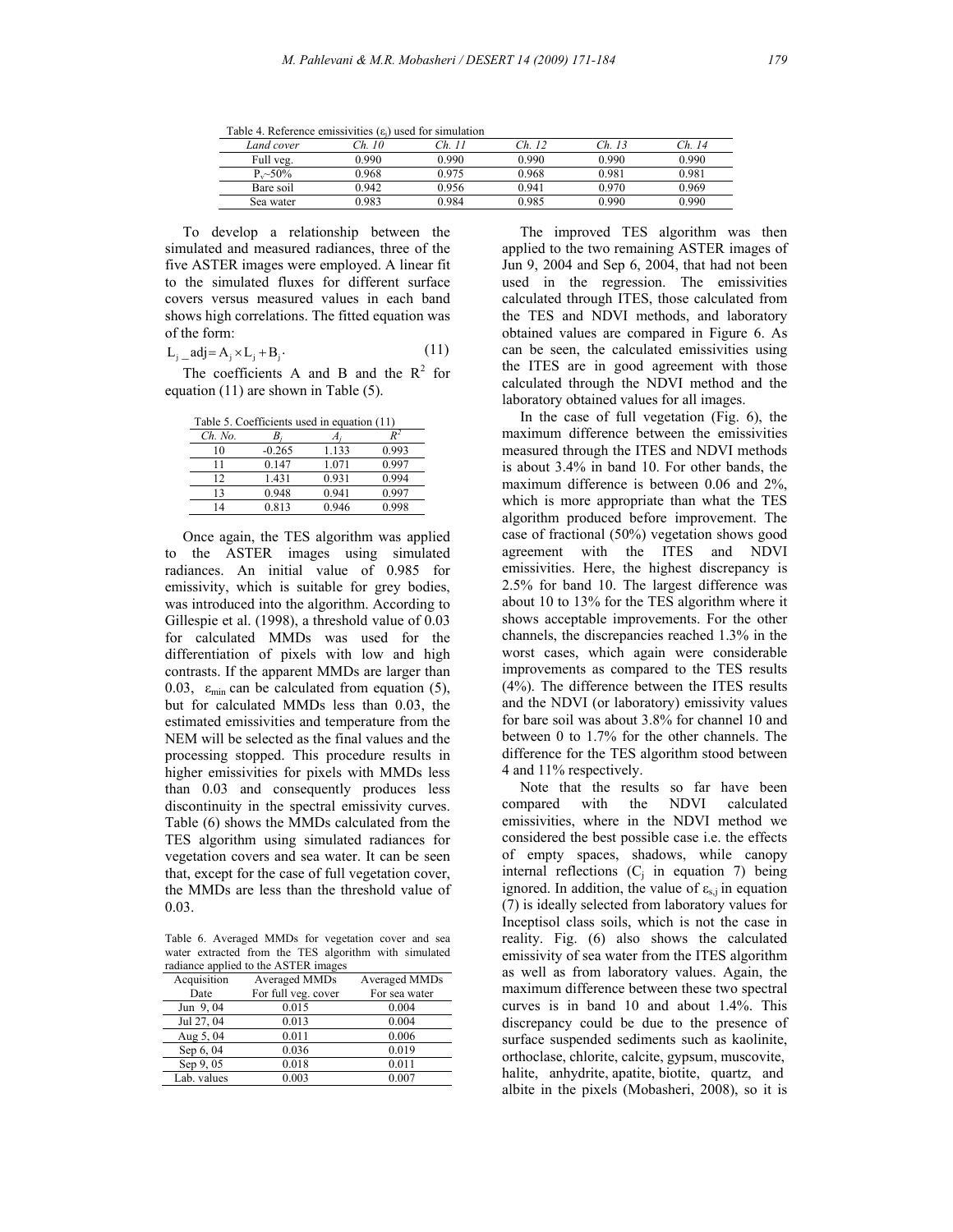expected that the emissivities of the pixels will be larger than that of sea water.











Fig. 6: Calculated emissivities using the ITES algorithm for full vegetation (sugarcane), mixed areas, bare soil, and sea water, for images from June 9, 2004, July 27, 2004, August 5, 2004, September 6, 2004 and September 9, 2005

#### *5.2. Accuracy Assessment*

 To assess the accuracy of the ITES algorithm in surface emissivity prediction, the mean difference between ITES  $(\epsilon_i^{\text{ITES}})$  and NDVI (and/or laboratory) values  $(\varepsilon_i^{\text{NDVIRLab}})$  were considered as biases, and the standard deviation of these biases for 5 thermal channels and RMSEs were calculated using the following equations:

bias = 
$$
\frac{1}{5} \sum_{i=10}^{14} (\epsilon_i^{\text{ITES}} - \epsilon_i^{\text{NDVI & Lab}})
$$
 (12)

$$
RMSE = \sqrt{bias^2 + \sigma^2} \,. \tag{13}
$$

 The calculated emissivity values for full vegetation covers have an RMSE less than 0.015. For partial vegetated covers, bare soil, and sea water, the calculated emissivity is less than 0.01. On the other hand, the maximum temperature among 5 thermal bands was selected as the surface temperature. This temperature was then compared with the air temperature measured at the nearby weather station. The RMSE for full vegetation surfaces was less than 1.5K.

## *5.3. Classification by emissivity values*

 In this work, four different classes of land covers were used as references. Using the emissivities of these references, one can calculate the temperatures of these references to an acceptable degree of accuracy.

Assuming a negligible horizontal temperature gradient for the region (a reasonable assumption in an ASTER scene), one can determine the temperature of the other pixels by interpolation between these reference temperatures. Using the produced layer of temperature and the ITES algorithm, one can produce a map of emissivity for the region. This is done for the ASTER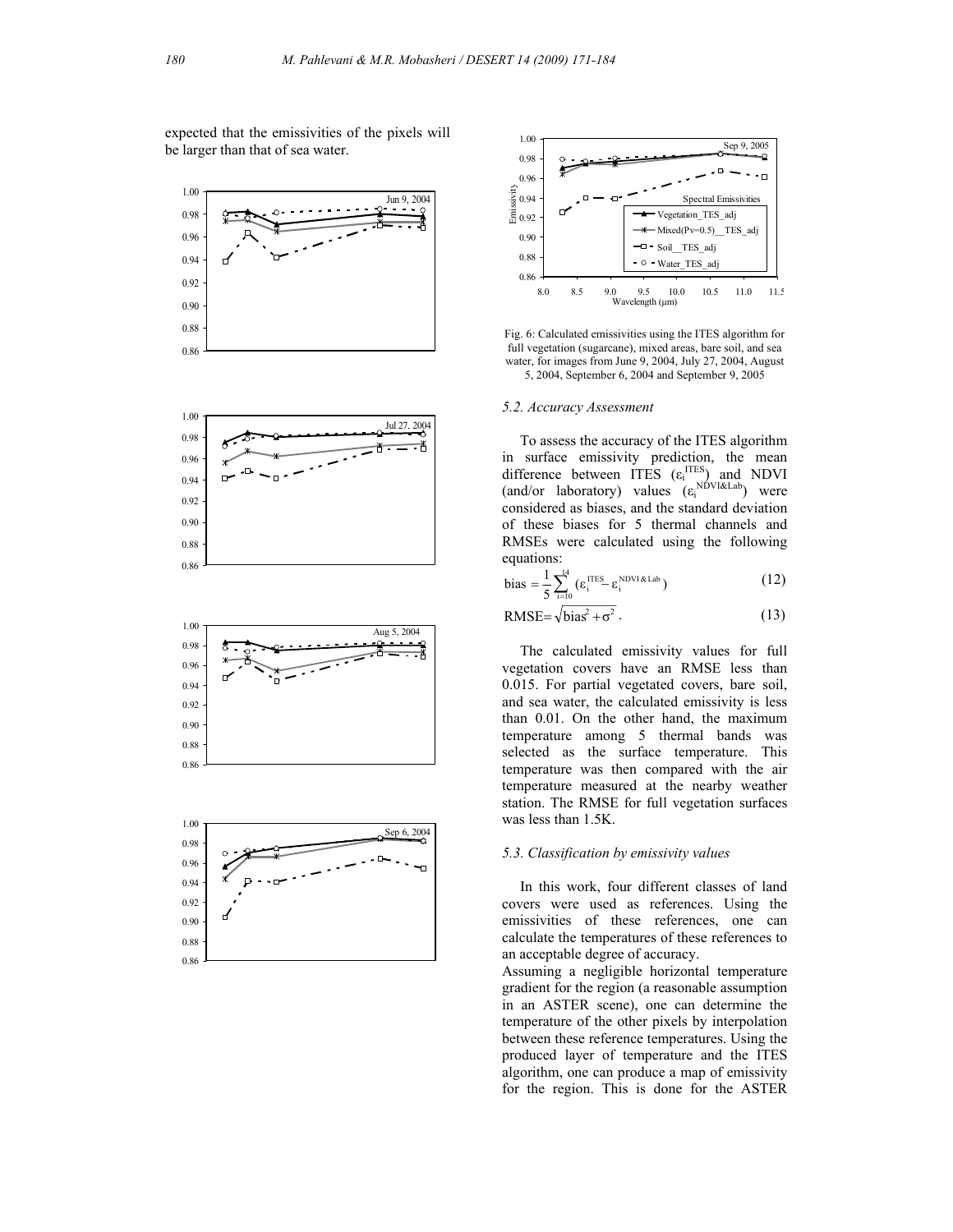image of Aug 5, 2004. The output map of emissivity was sliced in steps of 0.01 and is shown in Fig. (7) for all ASTER thermal bands.



Fig. 7. Emissivity maps in steps of 0.01 for five thermal bands in the Aug 5, 2004 ASTER image

## **6. Conclusion**

 The main goal of this study was to produce maps of emissivities using thermal bands of the high spatial resolution ASTER images. In this regard, the ability of the TES algorithm was

investigated using some reference surfaces with known emissivity values.

 It was found that due to some sources of uncertainties, such as thermal band calibration, improper atmospheric corrections, and radiometric noise propagations, the TES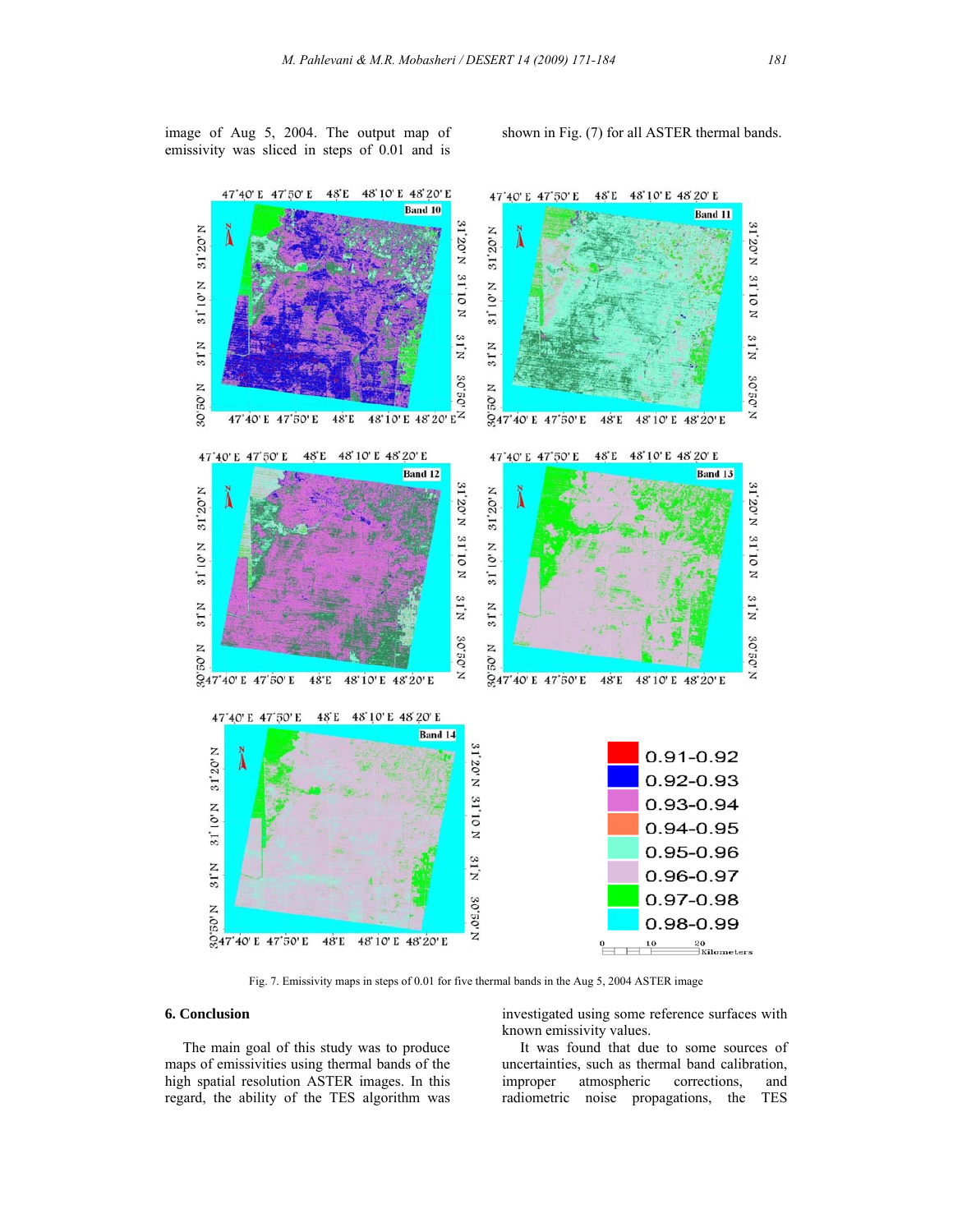algorithm's outputs do not result in proper emissivity values and consequently produce incorrect temperature values. To overcome this difficulty, the flux densities received by the sensor were simulated using the highest TES predicted temperature (band 14) and the emissivities of reference surfaces. These simulated radiances were introduced in to the TES algorithm to obtain new values of temperature and emissivities.

 This procedure continued for 2 to 3 iterations until stability in the values was achieved. This method is shown in Fig. (8) as a flowchart. Applying the produced emissivity maps to a limited region for 5 different dates, images of temperature in five bands were calculated and shown in Fig. (9). The results showed that this method is a success, and can modify the TES results for emissivity and temperature to an acceptable level of accuracy. The maps of emissivities produced in this way can be used in other satellite images for upgrading their environmental parameter productions if precautions such as proper geo-referencing and spatial resampling are taken into consideration. To promote the applicability of this algorithm, we suggest the following: a) performing the absolute atmospheric correction using the proper atmospheric profile of the region, b) making field measurements of the emissivity of some reference surfaces that have negligible variation in time, c) using the recalibration method based on the image acquisition time and radiometric calibration coefficients (RCC) with versions 1.x and 2.x to minimize the calibration errors for ASTER thermal bands, and d) running the algorithm on additional images in different seasons of different years and from different geographical locations.



Fig. 8. Flowchart of the procedure of the research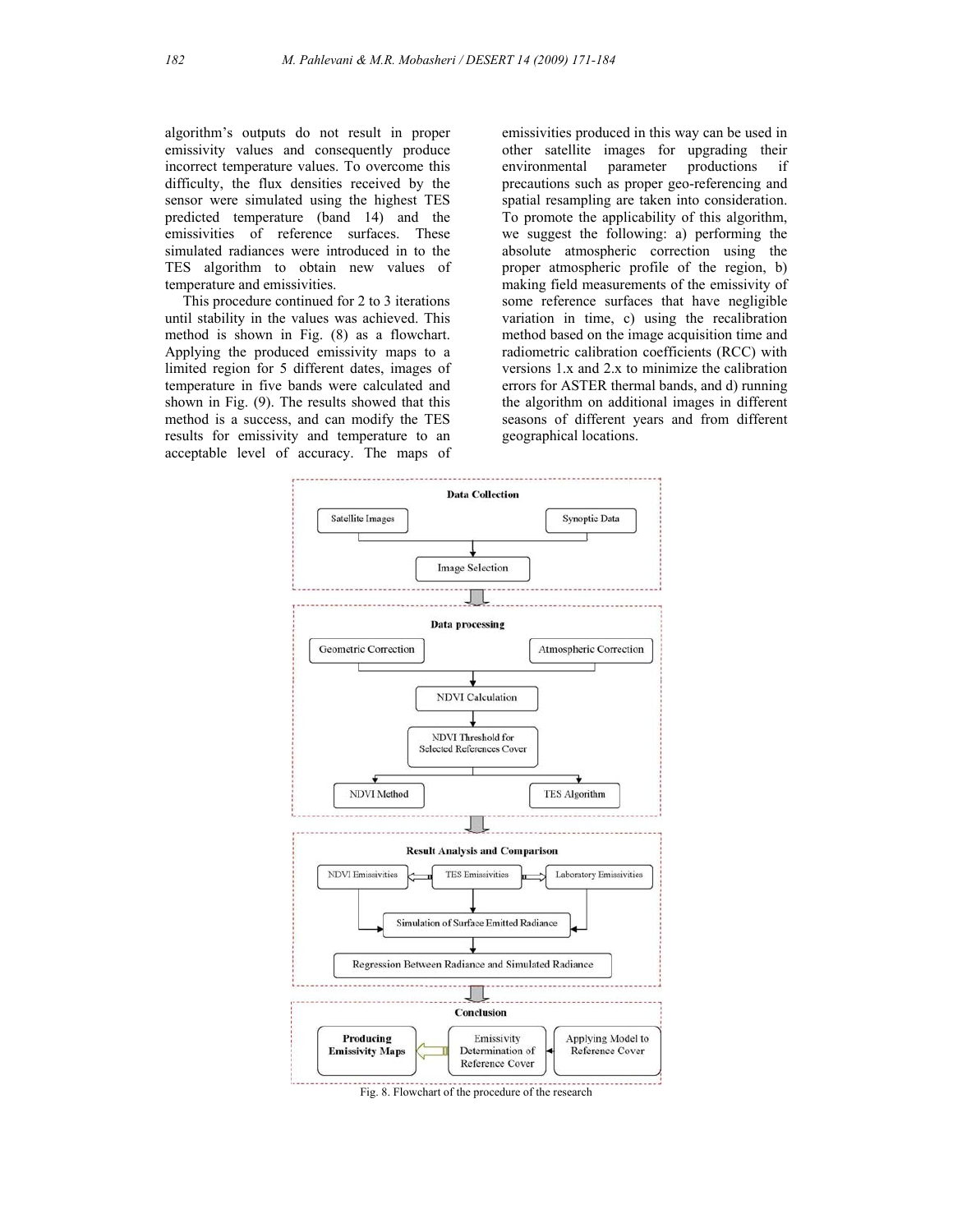

Fig. 9. Images of LST for a sub region in ASTER bands 10, 11, 12, 13 and 14 after applying surface emissivity maps in 5 different dates a)-Jun9, 04; b)-Jul27, 04; c)-Aug5, 04; d)-Sep6, 04 and e)-Sep9, 05

#### **References**

- Abrams, M. and S. Hook, ASTER User Handbook, Jet Propulsion Laboratory, Version 2, 4800 Oak Grove Dr., Pasadena, CA 91109.
- Abreu, L.W. and G.P. Anderson, (Eds.), 1996. The MODTRAN 2/3 report and LOWTRAN 7 MODEL, Modtran report, contract F19628-91-C-0132: Philips Laboratory.
- Alesheikh, Ali A., A. Ghorbanali, and N. Nouri, 2007. "Coastline Change Detection Using Remote Sensing" International Journal of Environmental Science and Technology, Vol. 4, No. 1, pp:61-66.
- Becker, F. and Z. Li, 1995. Surface temperature and emissivity at various scales: Definition, measurement and related problem, Remote Sensing Reviews, 12: 225–253.
- Berk, A., G.P. Anderson, P.K. Acharya, J.H. Chetwynd, L.S. Bernstein, E.P. Shettle, et al., 1999. MODTRAN 4 user's manual, Air Force Research Laboratory, Space Vehicles Directorate, Air Force Materiel Command, Hascom AFB, MA, pp. 95.
- Carlson, T.N. and D.A. Ripley, 1997. On the relation between NDVI, fractional vegetation cover, and leaf

area index, Remote Sensing of Environment, 62: 241−252.

- Caselles, V., E. Valor, C. Coll and E. Rubio, 1997. Thermal band selection for the PRISM instrument: Part 1. Analysis of emissivity–temperature separation algorithms. Journal of Geophysical Research, 102: 11145– 11164.
- Dash, P., F.M. Go¨ttsche, F.S. Olesen and H. Fischer, 2002. Land surface temperature and emissivity estimation from passive sensor data: theory and practice-current trends. International Journal of Remote Sensing, 23: 2563– 2594.
- Gillespie, A., S. Rokugawa, T. Matsunaga, J.S. Cothern, S. Hook and A.B. Kahle, 1998. A temperature and emissivity separation algorithm for advanced spaceborne thermal emission and reflection radiometer (ASTER) images, IEEE Transactions on Geoscience and Remote Sensing, 36: 1113–1126.
- Jiménez-Muñoz, J.C., J.A. Sobrino, A.Gillespie, D. Sabol and W.T. Gustafson, 2006. Improved land surface emissivity over agricultural areas using ASTER NDVI, Remote Sensing of Environment, 103: 474−487.